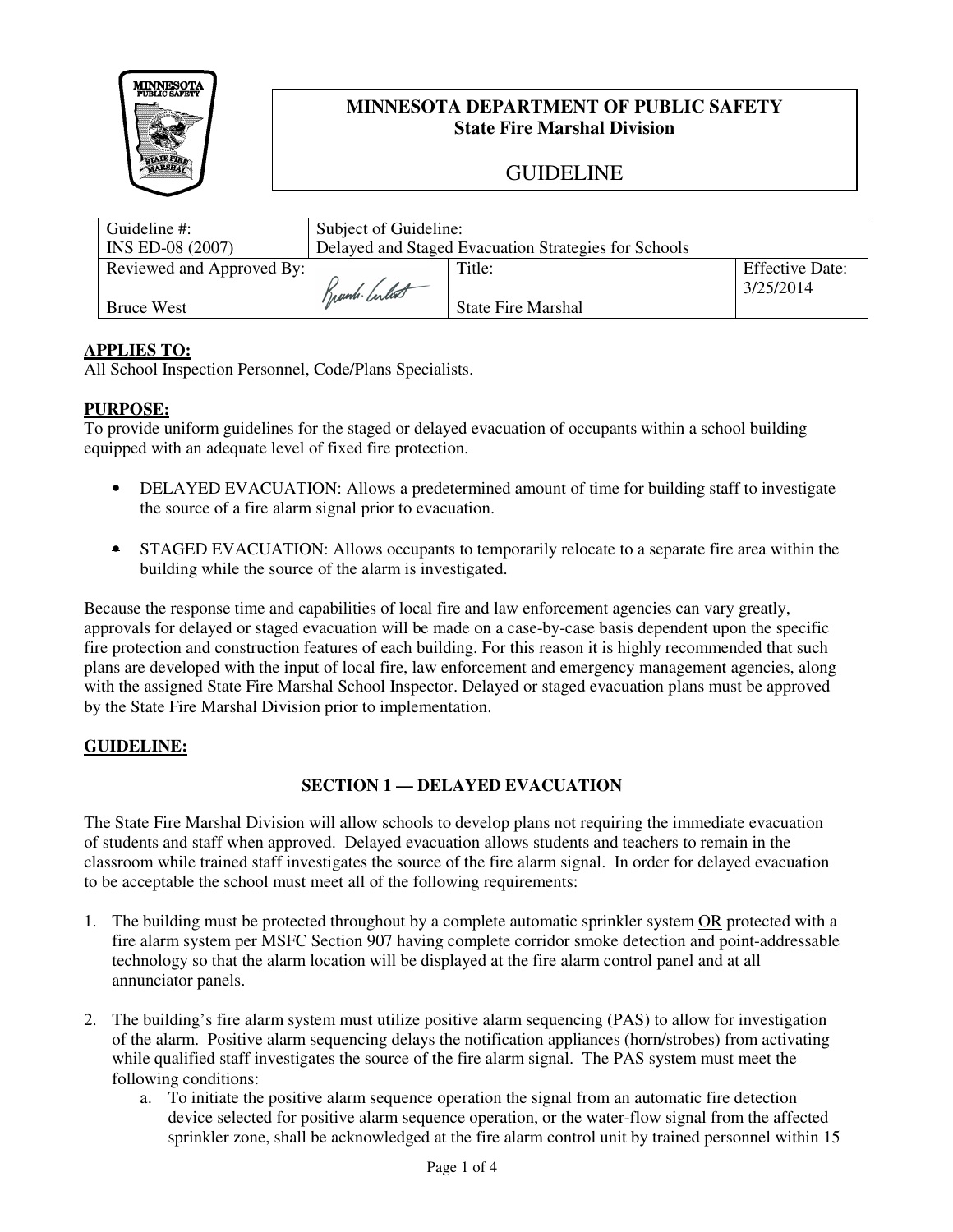seconds of annunciation. If the signal is not acknowledged within 15 seconds, notification signals in accordance with the building evacuation or relocation plan and remote signals shall be automatically and immediately activated.

*Note: The purpose of this operation is to allow staff up to 15-seconds to acknowledge that an alarm signal has been activated and to initiate the investigation period. In the event that the alarm is not immediately acknowledged (e.g. the monitoring area is not staffed), the positive alarm sequencing will be suspended and the general evacuation signal will sound throughout the building.* 

- b. If the alarm is acknowledged, trained personnel shall have an alarm investigation phase of up to 180 seconds to evaluate the fire condition and reset the system when appropriate. The maximum amount of investigation time will be determined on a case-by-case basis in accordance with the specific fire safety and construction characteristics of the building. In buildings having a noncombustible construction type and protected throughout by an automatic fire sprinkler system, the maximum investigation period may be increased by 60-seconds when approved.
- c. If the system has not been reset by the end of the alarm investigation phase, notification signals in accordance with the building evacuation or relocation plan and remote signals shall be automatically and immediately activated.
- d. In buildings not protected with a fire sprinkler system, if a second automatic fire detector selected for positive alarm sequence is actuated during the alarm investigation phase, notification signals in accordance with the building evacuation or relocation plan and remote signals shall be automatically and immediately activated.

*Note: Since the activation of a second detection device greatly increases the likelihood of a fire condition, the positive alarm sequencing will be automatically suspended and the general evacuation signal will sound throughout the building. This feature is not required in buildings that are protected throughout with an automatic fire sprinkler system due to the increased level of fire protection.*

e. If a manual pull station is actuated, notification signals in accordance with the building evacuation or relocation plan and remote signals shall be automatically and immediately activated.

*Note: If during the investigation phase a fire condition is verified, staff will have the ability to immediately suspend the positive alarm sequencing and activate the general alarm signal via a manual pull station.* 

3. The plan must be approved by the State Fire Marshal Division before implementation and shall incorporate the provisions found in Section 1.1.

The State Fire Marshal Division reserves the right to rescind or revoke approval of this strategy if the school no longer meets the criteria above or it has been shown that the procedures have not been followed.

#### **SECTION 1.1 – EMERGENCY & EVACUATION PLAN FOR SCHOOLS UTILIZING DELAYED EVACUATION**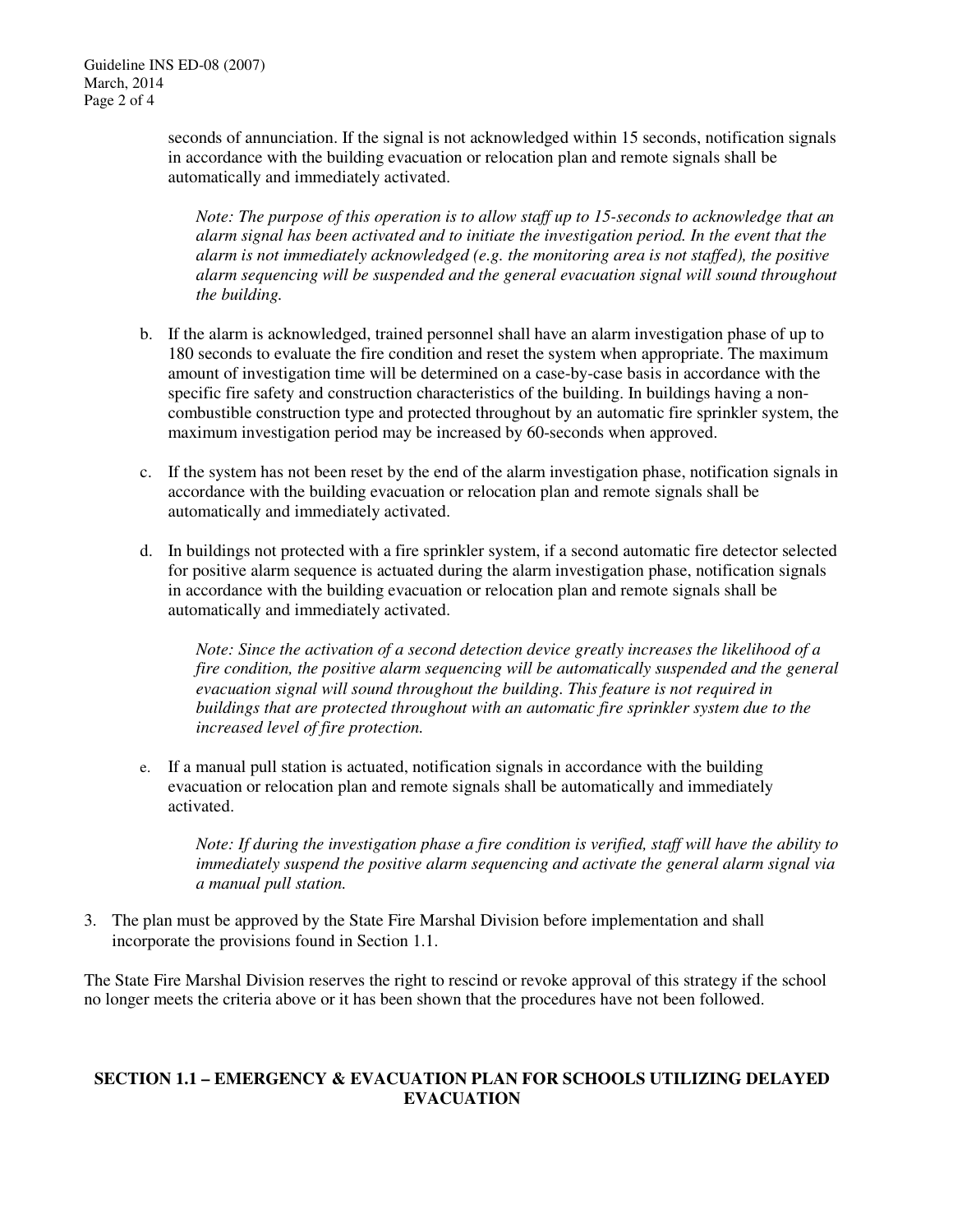Guideline INS ED-08 (2007) March, 2014 Page 3 of 4

Plans must be developed by the school in cooperation with the local fire official, local law enforcement, and the assigned State Fire Marshal School Inspector. The plan needs to be specific to the school in question, and must outline responsibilities for alarm investigation and instructions for staff and students. The following components must be included in the plan:

- 1. Upon activation of the alarm, a signal is received at the fire alarm control panel (FACP) or fire alarm annunciator panel (FAAP) showing the location of the alarm activation (point addressable).
- 2. The appropriate school staff (usually office personnel) will acknowledge the alarm signal and assign other staff to investigate the alarm.
- 3. The fire alarm notification appliances will not sound for a predetermined period of time (as determined by the State Fire Marshal Division) while staff investigate the source of the alarm signal (positive alarm sequencing).
- 4. If a hazardous condition is confirmed during the investigation period, the general evacuation signal will be activated immediately by staff via a manual pull station without waiting for the investigation period to expire.
- 5. If no report from investigating staff is received within the predetermined time period (up to 180 seconds), the positive alarm sequencing function will initiate the fire alarm evacuation signal automatically.
- 6. If a second alarm initiating device activates during the investigation period, the positive alarm sequencing function will initiate the fire alarm evacuation signal automatically.
- 7. In the event of a general evacuation signal the occupants shall follow the building's normal evacuation procedures.
- 8. If during the investigation period it is determined that the source of the alarm is non-hazardous, the alarm signal may be reset. Note that the alarm must not be reset unless the source of the alarm has been confirmed as non-hazardous or if it is determined that a lockdown condition exists.

## **SECTION 2 — STAGED EVACUATION TO SEPARATE FIRE AREAS**

The State Fire Marshal Division will allow school buildings to use staged evacuation procedures when approved. Staged evacuation allows students and staff to relocate to a different fire area within the building, which may be desirable during times of inclement weather. For the purposes of this guideline, fire areas are defined as areas within the building that are separated from other spaces with fire-resistance-rated construction, and provide either a direct or protected path of egress to the exterior. In order for staged evacuation to be acceptable the school must meet all the following requirements:

- 1. The building must be protected throughout by a complete automatic sprinkler system OR protected with a fire alarm system per MSFC Section 907 having complete corridor smoke detection and point-addressable technology so that the alarm location will be displayed at the fire alarm control panel and at all annunciator panels.
- 2. The building must have a complete and operational public address system that is audible throughout the building.
- 3. The building must have separate and defined fire areas within the building.
- 4. The means of egress from staging areas must be capable of accommodating the number of occupants assigned to that area.
- 5. The plan must be approved by the State Fire Marshal Division before implementation and shall incorporate the provisions found in Section 2.1.

The State Fire Marshal Division reserves the right to rescind or revoke approval of this strategy if the school no longer meets the criteria above or it has been shown that the procedures have not been followed.

### **SECTION 2.1 – EMERGENCY & EVACUATION PLAN FOR SCHOOLS UTILIZING STAGED EVACUATION TO SEPARATE FIRE AREAS**